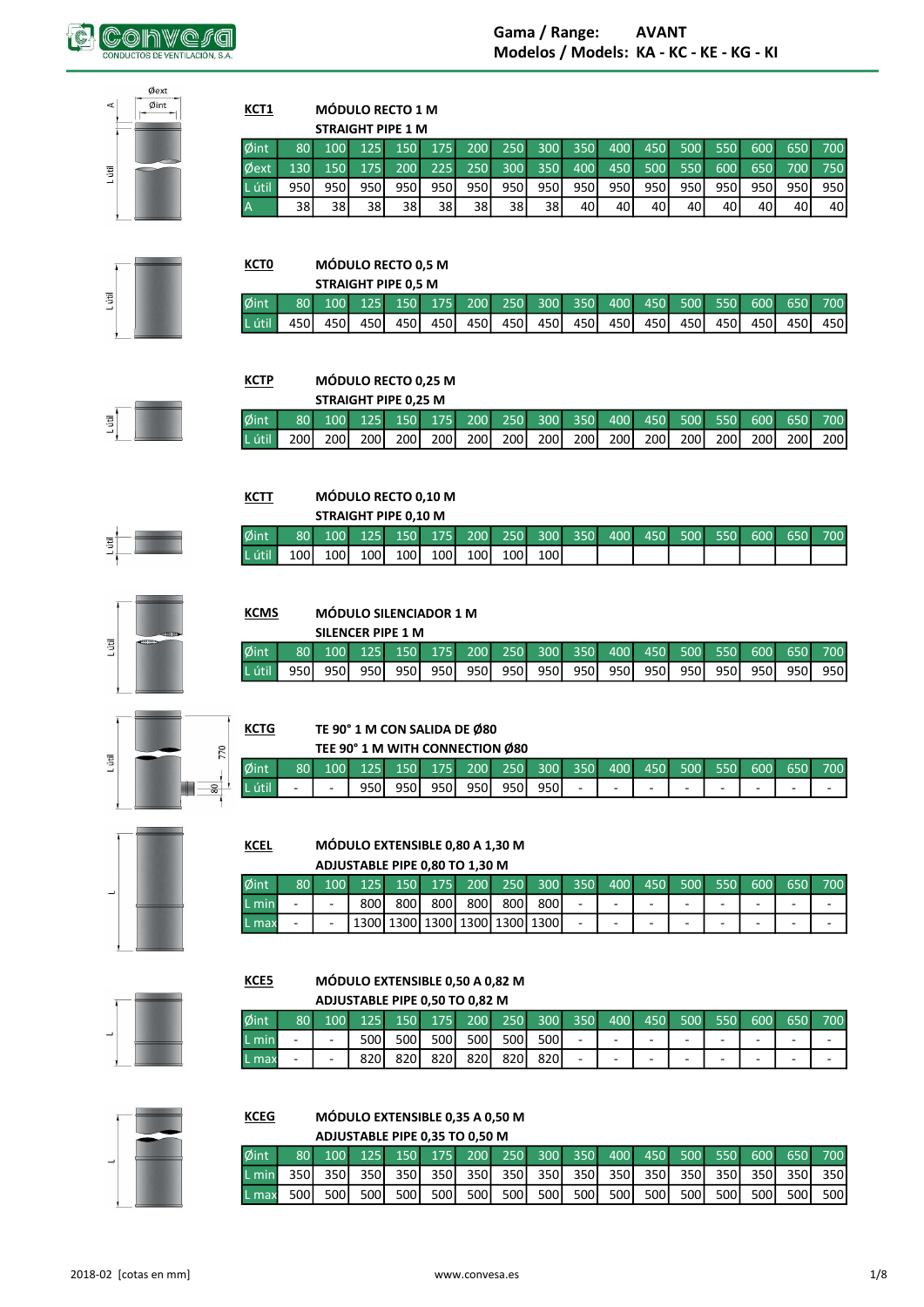

**KCEP** 

**KCMC** 

**KCRN** 

**KCTR** 

**KCCR** 

**KCET** 

**KCCQ** 

 $\begin{array}{c}\n\phi \\
B \\
L\n\end{array}$ 

#### MÓDULO EXTENSIBLE 0,25 A 0,35 M  $\cdots$ and a state of

|            |                 |       |                     | ADJUSTABLE PIPE 0.25 TO 0.35 M |  |  |                                                             |       |       |       |                 |
|------------|-----------------|-------|---------------------|--------------------------------|--|--|-------------------------------------------------------------|-------|-------|-------|-----------------|
| $\phi$ int | 80 <sup>1</sup> |       |                     |                                |  |  | 100 125 150 175 200 250 300 350 400 450 500 550 600 650 700 |       |       |       |                 |
| L min      |                 |       | 250 250 250 250 250 |                                |  |  | 250 250 250 250 250 250 250                                 | 250 l |       |       | 250 250 250 250 |
| L max      | 350 L           | 350 L | 350 350 350         |                                |  |  | 350 350 350 350 350 350 350 350                             |       | 350 l | 350 l | 350l 350l       |



## MÓDULO DE COMPROBACIÓN 0,5 M

|                     |  | <b>CHECKING PIPE 0.5 M</b> |  |  |  |  |  |                                                                |  |
|---------------------|--|----------------------------|--|--|--|--|--|----------------------------------------------------------------|--|
| $\delta$ int $\Box$ |  |                            |  |  |  |  |  | 80 100 125 150 175 200 250 300 350 400 450 500 550 600 650 700 |  |
|                     |  |                            |  |  |  |  |  |                                                                |  |



## TE DE INSPECCIÓN

|        |                 | <b>INSPECTION TEE</b> |                  |              |       |     |         |                  |     |     |     |                          |     |     |     |     |
|--------|-----------------|-----------------------|------------------|--------------|-------|-----|---------|------------------|-----|-----|-----|--------------------------|-----|-----|-----|-----|
| Øint   | 80 <sup>1</sup> | <b>100</b>            | 125              | 150          | 175   |     | 200 250 | 300 <sup>°</sup> | 350 | 400 | 450 | 500                      | 550 | 600 | 650 | 700 |
| L útil | 286I            | 310I                  | 335 <sup>I</sup> | 360          | 440 l | 440 | 480 l   | 5301             | -   | -   | -   | $\overline{\phantom{a}}$ | -   | -   | -   | -   |
|        | 134             | 150 l                 | 1631             | 175 l        | 218   | 215 | 230 l   | 255              | ٠   | -   | -   | $\overline{\phantom{a}}$ | -   | -   | -   | -   |
|        | 180             | 1901                  | 200 <sup>1</sup> | 215 <b>1</b> | 225   | 240 | 265 l   | <b>2901</b>      | -   | -   | -   | $\overline{\phantom{a}}$ | -   | -   | -   | -   |



## **CODO 90° CON REGISTRO** ELROW ON<sup>®</sup> WITH DECISTED

|      |       |       |       | <b>ELDUW YU WIIN KEGISIEK</b>                                       |  |             |                                     |  |     |       |       |                 |
|------|-------|-------|-------|---------------------------------------------------------------------|--|-------------|-------------------------------------|--|-----|-------|-------|-----------------|
| Øint | 80    |       |       | 100   125   150   175   200   250   300   350   400   450   500   1 |  |             |                                     |  |     |       |       | 550 600 650 700 |
|      | 162 l |       | 1931  |                                                                     |  |             | 208 221 255 286 245 264 289 314 339 |  | 364 | 457 I |       | 482 507         |
|      |       | 192 l | 208 I | 223I                                                                |  | 239 270 301 | 260 304 329 354 379                 |  | 404 | 4971  | 522 L | 547 l           |



## **KCMI** MÓDULO DE INSPECCIÓN

|        |      |                          | <b>INSPECTION PIPE</b> |         |                          |         |                          |   |         |                          |     |                          |     |     |     |     |
|--------|------|--------------------------|------------------------|---------|--------------------------|---------|--------------------------|---|---------|--------------------------|-----|--------------------------|-----|-----|-----|-----|
| Øint   | 80 L | 100 <sup>1</sup>         |                        | 125 150 |                          | 175 200 | 250                      |   | 300 350 | 400                      | 450 | 500                      | 550 | 600 | 650 | 700 |
| L útil | -    | $\overline{\phantom{a}}$ | 450                    | 450 l   | $\overline{\phantom{a}}$ | 450     | $\overline{\phantom{0}}$ | - | -       | $\overline{\phantom{0}}$ | -   | $\overline{\phantom{a}}$ | -   | -   | -   | -   |



## MÓDULO DE INSPECCIÓN

|      |                 |                  | <b>INSPECTION PIPE</b> |                     |       |      |       |     |         |     |     |             |     |     |       |       |
|------|-----------------|------------------|------------------------|---------------------|-------|------|-------|-----|---------|-----|-----|-------------|-----|-----|-------|-------|
| ⊅int | 80 <sup>1</sup> | 100 <sup>1</sup> |                        | 125 150 175 200 250 |       |      |       |     | 300 350 |     |     | 400 450 500 | 550 | 600 | 650   | 700   |
|      | $\sim$          | $\sim$           | 450I                   | 450 <b>I</b>        | 450 l | 450l | 450 l | 450 | 450     | 450 | 450 | 450 l       | 450 | 450 | 450 l | 450 l |



## TRAMO CON COMPUERTA DE REGULACIÓN DE TIRO

## PIPE WITH MANUAL DAMPER

| int  | 80  | 100 <sup>1</sup> | 125   | 150 <sup>1</sup> | 175   | <b>200</b> | 250   | 300 <sup>1</sup> | 350 | 400                      | 450 | 500 <sup>1</sup> | 550 | 600 | 650 | 700                      |
|------|-----|------------------|-------|------------------|-------|------------|-------|------------------|-----|--------------------------|-----|------------------|-----|-----|-----|--------------------------|
|      |     | 120I             | 244 l | 244 l            | 244   | 244        | 244 I | 244              |     | $\overline{\phantom{0}}$ | -   | -                |     | -   | -   | $\overline{\phantom{0}}$ |
| útil | 200 | 200 l            | 450   | 450 l            | 450 l | 450        | 450   | 450 l            |     | $\overline{\phantom{a}}$ | -   | -                |     | -   | -   | $\sim$                   |

## **ESTABILIZADOR DE TIRO DRAUGHT STARILISER**

CODO 15°

|      |           |                  |     | <b>UKAUGHI SIABILISEK</b> |       |      |       |       |                                |     |                          |     |                          |                          |     |                          |
|------|-----------|------------------|-----|---------------------------|-------|------|-------|-------|--------------------------------|-----|--------------------------|-----|--------------------------|--------------------------|-----|--------------------------|
| Øint | <b>80</b> | 100 <sup>1</sup> | 125 | 150 <sub>1</sub>          | 175   | 200  |       |       | l 250 = 300 = 350 <sup>"</sup> | 400 | 450                      | 500 | 550                      | 600                      | 650 | 700                      |
| l B  |           | 182 l            | 182 | 182 l                     | 182 l | 2071 | 109 l | 109 l | $\overline{\phantom{0}}$       | -   | $\overline{\phantom{0}}$ | -   | $\overline{\phantom{a}}$ | $\overline{\phantom{0}}$ | -   | $\overline{\phantom{0}}$ |



|            |       | ELBOW 15° |                 |      |                  |                                                                |       |       |                 |         |       |       |     |         |      |                 |
|------------|-------|-----------|-----------------|------|------------------|----------------------------------------------------------------|-------|-------|-----------------|---------|-------|-------|-----|---------|------|-----------------|
| $\phi$ int |       |           |                 |      |                  | 80 100 125 150 175 200 250 300 350 400 450 500 550 600 650 700 |       |       |                 |         |       |       |     |         |      |                 |
|            | 15 I  | 16        | 16 <sup> </sup> | 16 I | 17 I             | 17 <sup>1</sup>                                                | 18 l  | 19 I  | 17 <sup>1</sup> | 18 I    | 19 l  | 20I   | 20I | 21 l    | 22 I | 23 <sub>l</sub> |
| <b>IY</b>  | 120 l | 123 l     | 125 l           | 129  | 132 <sup>1</sup> | 136                                                            | 142 l | 148 I |                 | 171 177 | 183 l | 190 l |     | 192 203 |      | 209 216         |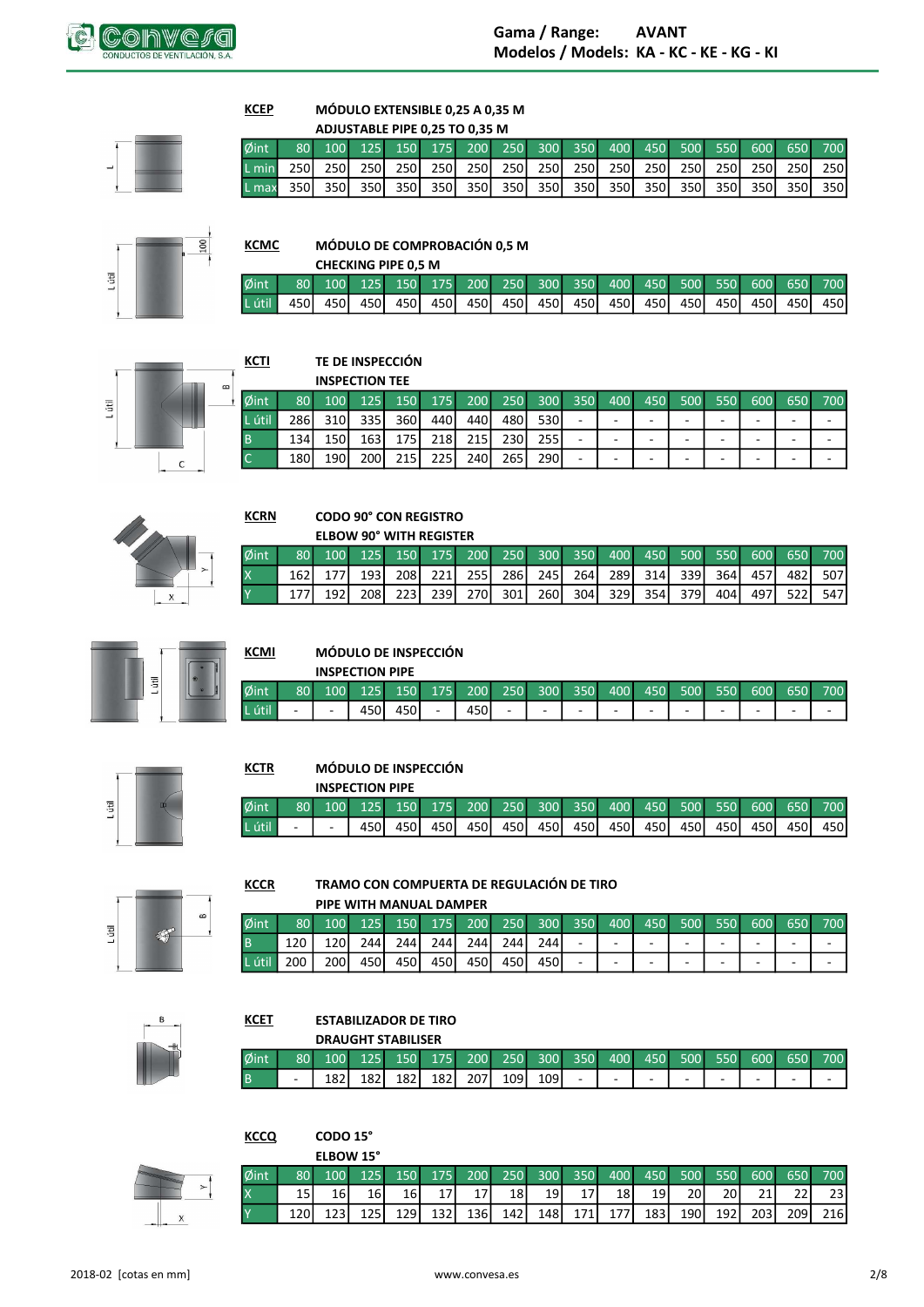



# CODO 30°

**KCCT** 

|      |                 | <b>ELBOW 30°</b> |      |                  |                 |               |       |               |       |       |              |      |                  |      |       |      |
|------|-----------------|------------------|------|------------------|-----------------|---------------|-------|---------------|-------|-------|--------------|------|------------------|------|-------|------|
| Øint | 80 <sup>1</sup> | 100              | 125  |                  |                 | $150$ 175 200 |       | 250 300 350 1 |       |       | 400 450      | 500  | 550              | 600  | 650   | 700  |
|      | 29 l            | 30 I             | 32I  | 33 I             | 34 <sup>1</sup> | 37            | 40 l  | 44 I          | 47    | 50 I  | 54           | 57 I | 60I              | 641  | 67'   | 70I  |
|      |                 |                  | 1341 | 140 <sup> </sup> | 1411            | 152           | 165 l | 177 l         | 215 I | 227 I | 240 <b>1</b> | 252  | 262 <sup>1</sup> | 277I | 290 l | 302l |

| х |  |
|---|--|

| <b>KCCC</b> |       | CODO 45°<br>ELBOW 45° |     |     |                  |            |     |                  |       |      |      |       |            |     |     |     |
|-------------|-------|-----------------------|-----|-----|------------------|------------|-----|------------------|-------|------|------|-------|------------|-----|-----|-----|
| Øint        | 80.   |                       | 125 | 150 | 175              | <b>200</b> | 250 | 300 <sup>°</sup> | 350   | 400  | 450  | 500   | 550        | 600 | 650 | 700 |
|             | 47    | 50                    | 54  | 58  | 61               | 65 I       | 72  | 80               | 841   | 94   | 1021 | 109 l | <b>116</b> | 124 | 131 | 138 |
|             | 130 l | 137                   | 146 | 154 | 163 <sup>1</sup> | 172        | 190 | 207              | 243 l | 268I | 285  | 303   | 321        | 338 | 356 | 374 |



#### $KCCH$ </u> CODO 87° ELBOW 87°  $\emptyset$ int  $\overline{\mathsf{x}}$  $\frac{175}{175}$

|         | <b>KCCN</b> |     | CODO 90°  |     |     |     |     |             |     |     |     |     |     |     |     |     |     |
|---------|-------------|-----|-----------|-----|-----|-----|-----|-------------|-----|-----|-----|-----|-----|-----|-----|-----|-----|
|         |             |     | ELBOW 90° |     |     |     |     |             |     |     |     |     |     |     |     |     |     |
|         | Øint        | 80  | 100       | 125 | 150 | 175 | 200 | 250         | 300 | 350 | 400 | 450 | 500 | 550 | 600 | 650 | 700 |
| $\succ$ |             | 135 | 145       | 158 | 170 | 183 | 195 | <b>2201</b> | 245 | 264 | 289 | 314 | 339 | 364 | 457 | 482 | 507 |
|         |             | 150 | 160       | 173 | 185 | 198 | 210 | 235         | 260 | 304 | 329 | 354 | 379 | 404 | 497 | 522 | 547 |



X

| стс | TE 135°        |
|-----|----------------|
|     | <b>TEE 135</b> |
|     |                |

|                          |                 | <b>TEE 135°</b> |       |              |                  |      |      |       |        |       |       |                  |       |                  |     |                                                             |
|--------------------------|-----------------|-----------------|-------|--------------|------------------|------|------|-------|--------|-------|-------|------------------|-------|------------------|-----|-------------------------------------------------------------|
| 2int                     | 80 <sup>1</sup> |                 |       |              |                  |      |      |       |        |       |       |                  |       |                  |     | 100 125 150 175 200 250 300 350 400 450 500 550 600 650 700 |
| L útil.                  | 314 l           | 342 I           | 377I  | 413          | 448              | 484  | 554  | 625 l | . 7221 | 792 l | 941 l |                  |       |                  |     | 941   1005   1075   1146   1217                             |
|                          | 252 l           |                 | 299 l | 326I         | 352 l            | 379I | 432  | 485   | 551    | 604   | 657I  | 710 <sup>I</sup> | 763 l | 816              | 869 | 922 l                                                       |
| $\overline{\phantom{0}}$ |                 | 192 l           | 213I  | 234 <b>1</b> | 256 <sup>1</sup> | 277  | 320l | 362   | 412    | 455 l | 497   | 540              | 583   | 625 <sup>I</sup> | 668 | 711 <sup> </sup>                                            |



## TE 135° INJERTO LARGO

|            |                 |     | LONG TEE 135° |      |                  |                     |       |     |     |     |     |     |     |     |   |         |
|------------|-----------------|-----|---------------|------|------------------|---------------------|-------|-----|-----|-----|-----|-----|-----|-----|---|---------|
| <i>int</i> | 80 <sup>1</sup> | 100 | 125           |      |                  | 150 175 200 250 300 |       |     | 350 | 400 | 450 | 500 | 550 | 600 |   | 650 700 |
| útil       |                 | -   | 373I          | 409  | 444 l            | 480                 | 550l  | 621 |     |     |     |     |     |     | - |         |
|            |                 |     | 619I          | 655  | 690 <sup>I</sup> | 726                 | 796   | 867 |     |     |     |     | -   |     | - |         |
|            |                 |     | 549 I         | 571I | 5921             | 613                 | 656 l | 677 |     |     |     |     |     |     | - |         |



| KCTN   |       | TE 90°  |       |                  |      |            |       |                  |     |         |     |     |     |     |     |     |
|--------|-------|---------|-------|------------------|------|------------|-------|------------------|-----|---------|-----|-----|-----|-----|-----|-----|
|        |       | TEE 90° |       |                  |      |            |       |                  |     |         |     |     |     |     |     |     |
| Øint   | 80    | 100     | 125   | 150              | 175  | <b>200</b> | 250   | 300 <sup>°</sup> |     | 350 400 | 450 | 500 | 550 | 600 | 650 | 700 |
| L útil | 286I  | 310I    | 335 l | 360l             | 440  | 440I       | 480 l | 530              | 536 | 586     | 636 | 686 | 736 | 786 | 836 | 886 |
| B      | 136 l | 150     | 163 l | 175 <sup>1</sup> | 220I | <b>215</b> | 230I  | 255 l            | 246 | 271     | 296 | 321 | 346 | 371 | 396 | 421 |
| C      | 135   | 145     | 158 l | 170I             | 183  | 195        | 220   | 245              | 290 | 315     | 340 | 365 | 390 | 415 | 440 | 465 |



| <u>KCTB</u> |     | <b>TE 93°</b> |                  |       |     |            |            |     |     |     |     |     |     |     |     |     |
|-------------|-----|---------------|------------------|-------|-----|------------|------------|-----|-----|-----|-----|-----|-----|-----|-----|-----|
|             |     | TEE 93°       |                  |       |     |            |            |     |     |     |     |     |     |     |     |     |
| Øint        | 80  | 100           | 125              | 150   | 175 | <b>200</b> | <b>250</b> | 300 | 350 | 400 | 450 | 500 | 550 | 600 | 650 | 700 |
| L útil      | 177 | 192 l         | 208              | 2231  | 239 | 270I       | 301        | 260 | -   | -   | -   | -   | -   | -   | -   |     |
| <b>B</b>    | 139 | 149 I         | 161 <sub>1</sub> | 174 I | 211 | 214        | 239        | 264 | -   | -   |     | -   | -   |     | -   |     |
| l C         | 135 | 145 l         | 158              | 170   | 183 | 195        | 220        | 245 | -   | -   |     |     | -   |     | -   |     |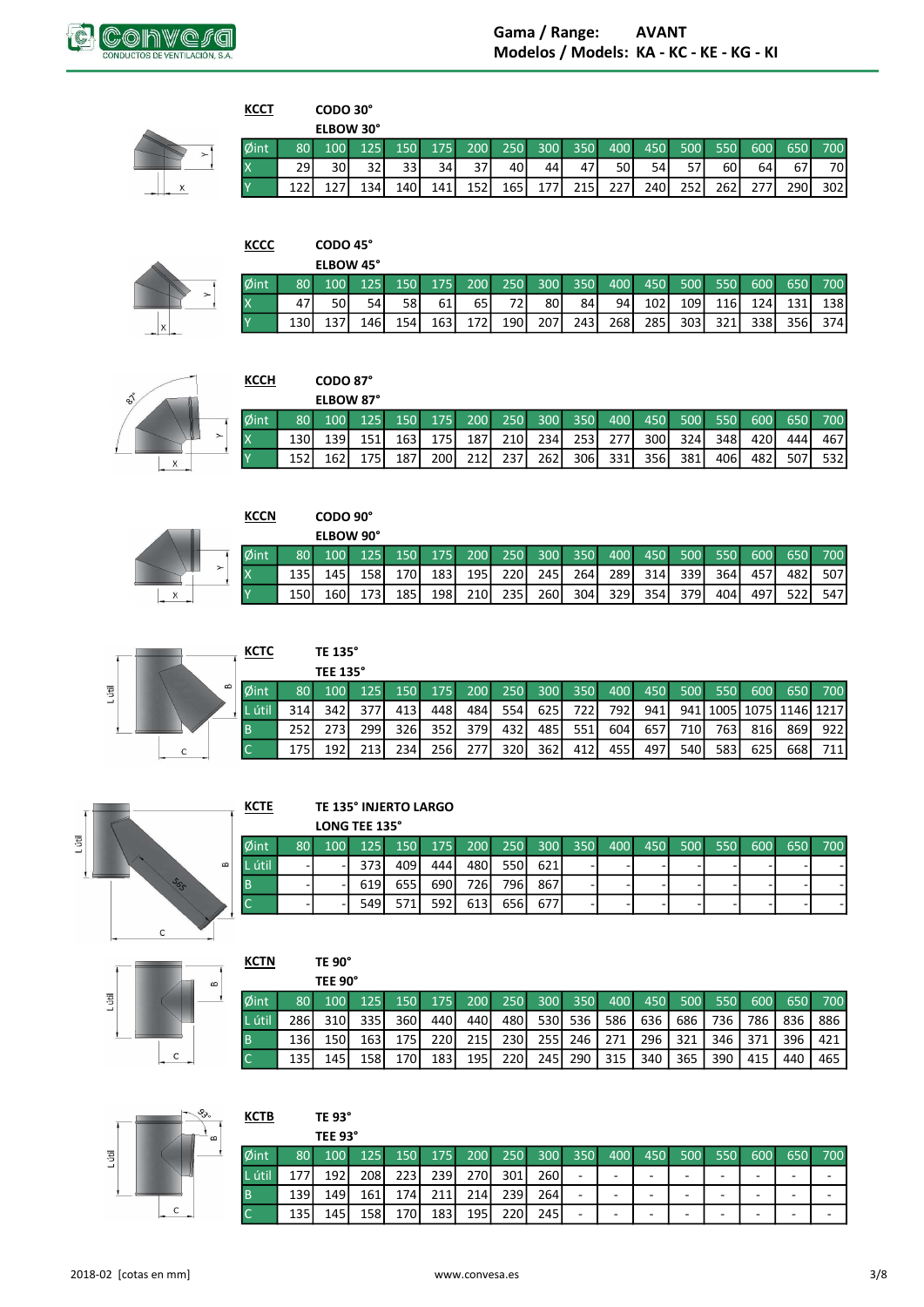

∞¦—∫

| КСТА     |    | <b>TAPA SIN DRENAJE</b> |  |  |
|----------|----|-------------------------|--|--|
|          |    | LID WITHOUT DRAIN       |  |  |
| Øint     |    | 80 100 125 150 175      |  |  |
| <b>B</b> | 44 |                         |  |  |

**KCTF** 

**KCAA** 

 $\emptyset$ int

 $\overline{B}$ 

**KCTD TAPA CON DRENAJE** 

|      |                 |                  | LID WITH DRAIN |                     |     |            |      |         |     |     |      |     |        |     |        |     |
|------|-----------------|------------------|----------------|---------------------|-----|------------|------|---------|-----|-----|------|-----|--------|-----|--------|-----|
| Øint | 80 <sub>1</sub> | 100 <sup>1</sup> | 125            | $\sim$ 150 $\prime$ | 175 | $\sim$ 200 |      | 250 300 | 350 | 400 | 450  | 500 | $-550$ | 600 | 650    | 700 |
| B    | 591             | 591              | 59             | 59 l                | 591 | 591        | 59 l | 59      | 741 | 7Δ  | 74 L | 741 | 741.   | 74, | $74_1$ | 74I |

300

 $44$ 

200

 $\overline{44}$ 

250

 $\overline{44}$ 

350

 $\overline{59}$ 

400

 $\overline{59}$ 

450

 $\overline{59}$ 

500

 $\overline{59}$ 

550

 $59$ 

600

 $\overline{59}$ 

650

 $\overline{59}$ 

700

 $\overline{59}$ 



## **TAPA CON DRENAJE HORIZONTAL**

**AUTO-ASPIRADOR ROTATING COWL** 

125

400

270

150

400

270

200

 $\overline{400}$ 

270

175

400

270

250

480

380

|      |                 |                  |    |         |    | LID WITH HORIZONTAL DRAIN |     |    |         |      |         |                  |     |     |     |      |
|------|-----------------|------------------|----|---------|----|---------------------------|-----|----|---------|------|---------|------------------|-----|-----|-----|------|
| Øint | 80 <sup>1</sup> | 100 <sup>1</sup> |    | 125 150 |    | 175 200                   | 250 |    | 300 350 |      | 400 450 | 500 <sup>2</sup> | 550 | 600 | 650 | 700  |
|      | 44              | ΔΔ               | 44 | 44      | 44 | 44                        | 44' | 44 | 59 I    | 59 l | 59 l    | 59 I             | 591 | 59  | 59  | 59 I |

300

480

380  $\overline{\phantom{a}}$ 

350

 $\bar{\phantom{a}}$ 

400

 $\overline{\phantom{a}}$ 

L,

450

 $\overline{\phantom{a}}$ 

 $\overline{\phantom{a}}$ 

500

 $\overline{\phantom{a}}$ 

÷,

550

 $\blacksquare$ 

 $\overline{\phantom{a}}$ 

600

 $\overline{\phantom{a}}$ 

 $\overline{\phantom{a}}$ 

650

 $\bar{\gamma}$ 

 $\overline{\phantom{a}}$ 

700

 $\sim$ 

 $\overline{\mathcal{L}}$ 



|  | $\mathbf C$ |  |  |
|--|-------------|--|--|

## **KCCP CAPERUZA**

80

400

270

100

400

270

|                             | CAP |  |  |  |  |  |  |                                                                     |
|-----------------------------|-----|--|--|--|--|--|--|---------------------------------------------------------------------|
| $\delta$ int $\blacksquare$ |     |  |  |  |  |  |  | 80 100 125 150 175 200 250 300 350 400 450 500 550 600 650 700      |
|                             |     |  |  |  |  |  |  | 229 254 286 309 371 355 394 438 453 488 509 517 524 532 539 547     |
|                             |     |  |  |  |  |  |  | 240 300 350 400 450 500 580 660 750 840 900 950 1000 1050 1100 1150 |



#### **KCCA CAPERUZA ANTIRREVOCO**

|                 |                 |       |       | <b>ANTI-WIND COWL</b>                                   |     |  |  |  |                                                                 |                                             |
|-----------------|-----------------|-------|-------|---------------------------------------------------------|-----|--|--|--|-----------------------------------------------------------------|---------------------------------------------|
| $\emptyset$ int | 80 <sup>1</sup> |       |       | 100 125 150 175 200 250 300 350 400 450 500 550 600 650 |     |  |  |  |                                                                 | 700                                         |
|                 | 230 I           | 250 L | 250 I | 250 l                                                   |     |  |  |  | 250   269   275   275   385   395   450   460   470   520   530 | 540 I                                       |
|                 | 250 I           | 300 l |       | 325 350 375                                             | 430 |  |  |  |                                                                 | 480 530 750 800 900 950 1000 1150 1200 1250 |



#### **KCCB** CAPERUZA ANTIRREVOCO CON REJILLA ANTI WIND COWL WITH CRID

|                |                 |       |       | ANII-WIND COWL WITH GRID |         |     |       |  |  |  |  |                                                                     |
|----------------|-----------------|-------|-------|--------------------------|---------|-----|-------|--|--|--|--|---------------------------------------------------------------------|
| $\phi$ int     | 80 <sup>1</sup> |       |       |                          |         |     |       |  |  |  |  | 100 125 150 175 200 250 300 350 400 450 500 550 600 650 700         |
| <b>B</b>       |                 |       |       |                          |         |     |       |  |  |  |  | 230 250 250 250 250 250 269 275 275 385 395 450 460 470 520 530 540 |
| $\overline{C}$ | 250 l           | 300 L | 325 . |                          | 350 375 | 430 | 480 l |  |  |  |  | 530 750 800 900 950 1000 1150 1200 1250                             |



#### **KCCD CAPERUZA ANTI-VIENTO** ANTI MUND TOD TEDMINIAL

|      |                 |       |       | ANTI-WIND TOP TERMINAL |       |                  |       |       |                          |     |     |     |                  |     |     |     |
|------|-----------------|-------|-------|------------------------|-------|------------------|-------|-------|--------------------------|-----|-----|-----|------------------|-----|-----|-----|
| Øint | 80 <sub>1</sub> | 100   | 125   | $150$ 175 200          |       |                  | 250   |       | $\sqrt{300}$ 350         | 400 | 450 | 500 | 550 <sup>2</sup> | 600 | 650 | 700 |
|      |                 | 223 I | 235 l | 239I                   | 250 l | <b>260</b>       | 292 l | 326 I | $\overline{\phantom{0}}$ | -   | -   |     | -                | -   | -   |     |
|      | 160             |       | 2521  | 302I                   | 350l  | 400 <sup>1</sup> | 500l  | 595   | $\overline{\phantom{0}}$ | -   | -   |     | -                | -   | -   |     |



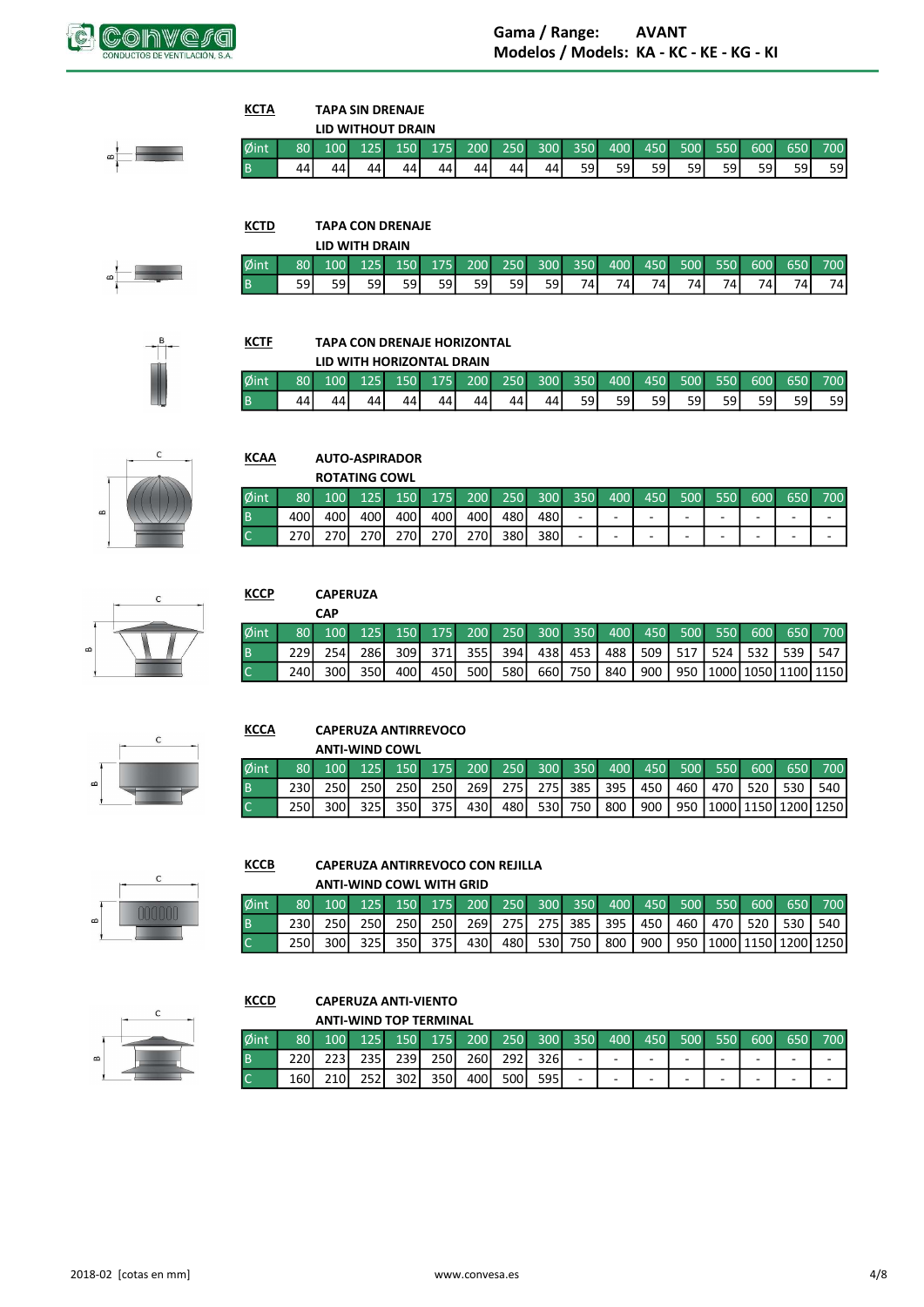



**KCCO** 

**KCTH** 

D

## **CONO SALIDA LIBRE**

|                |                                                                     | <b>CONE</b> |  |  |  |  |  |  |  |
|----------------|---------------------------------------------------------------------|-------------|--|--|--|--|--|--|--|
|                | Øint 80 100 125 150 175 200 250 300 350 400 450 500 550 600 650 700 |             |  |  |  |  |  |  |  |
| $\overline{B}$ |                                                                     | 190 190     |  |  |  |  |  |  |  |



## **TERMINAL SALIDA HORIZONTAL**

|      |  |       | <b>HORIZONTAL OUTLET</b>                                             |                                                                       |  |  |  |  |     |
|------|--|-------|----------------------------------------------------------------------|-----------------------------------------------------------------------|--|--|--|--|-----|
| Øint |  |       | <u> 80 100 125 150 175 200 250 300 350 400 450 500 550 600 650 j</u> |                                                                       |  |  |  |  | 700 |
|      |  | 233 I | 250I                                                                 | 268   285   320   355   430   465   490   535   570   605   640   675 |  |  |  |  |     |



 $ØB$  int

 $\phi$ A int

 $\overline{5}$ 

| KAMA                         | <b>MANGUITO CUBRE-AISLANTE</b><br><b>INSULATION COVER PLATE</b> |  |  |
|------------------------------|-----------------------------------------------------------------|--|--|
| Øint 125 150 175 200 250 300 |                                                                 |  |  |
| Øext 175 200 225 250 300 350 |                                                                 |  |  |

| <b>PUILL IZS ISU ITS ZUU ZSU 30C</b> |                      |  |  |  |
|--------------------------------------|----------------------|--|--|--|
| Øext 175 200 225 250 300 350         |                      |  |  |  |
|                                      | 55 55 55 55 55 55 55 |  |  |  |
|                                      |                      |  |  |  |

| <b>KCAM</b>  |                  |                  | <b>AMPLIACIÓN</b> |         |       |                                             |                  |           |     |           |       |       |       |                  |     |   |
|--------------|------------------|------------------|-------------------|---------|-------|---------------------------------------------|------------------|-----------|-----|-----------|-------|-------|-------|------------------|-----|---|
|              |                  | <b>INCREASER</b> |                   |         |       |                                             |                  |           |     |           |       |       |       |                  |     |   |
| <b>ØAint</b> | 80               | 100              |                   |         |       | 125 150 175 200 250 300 350 400 450 500 550 |                  |           |     |           |       |       |       | 600              | 650 | ۰ |
| <b>ØBint</b> | 100 <sup>1</sup> | 125              |                   | 150 175 | 200   |                                             | $\sqrt{250}$ 300 | 350       | 400 | 450       | 500   | 550   | 600   | 650              | 700 | ۰ |
| L útil       | 175 l            | 175 l            | 175 l             | 175 l   | 175 l | 175                                         |                  | 175   195 |     | 210   210 | 210 I | 210 l | 210 I | 210 <sup>1</sup> |     |   |



## **KCRE REDUCCIÓN**

|        | <b>REDUCTION</b> |                  |              |       |       |       |       |                                     |      |      |                  |                  |                  |                  |       |
|--------|------------------|------------------|--------------|-------|-------|-------|-------|-------------------------------------|------|------|------------------|------------------|------------------|------------------|-------|
| ØAint  |                  | $100 - 125$      |              |       |       |       |       | 150 175 200 250 300 350 400 450 500 |      |      |                  | 550              |                  | 600 650          | 700   |
| ØBint  | 80 <sup>1</sup>  | 100 <sup>1</sup> | $\sqrt{125}$ |       |       |       |       | 150 175 200 250 300 350 400 450 4   |      |      |                  |                  | 500 550          | 600              | 650   |
| L útil |                  |                  |              | 175 I | 175 l | 175 l | 175 l | 195 I                               | 210I | 210I | 210 <sub>1</sub> | 210 <sub>1</sub> | 210 <sup>I</sup> | 210 <sup>I</sup> | 210 l |



### **MANGUITO (EI-BI) A (KA-KC) KCSD**  $C$ (IDIING (FLBI) TO (KA-KC)

|          |      |       | COUPLING (EI-DI) TO (MA-NU)                                    |  |       |                          |   |                          |   |   |        |
|----------|------|-------|----------------------------------------------------------------|--|-------|--------------------------|---|--------------------------|---|---|--------|
| Øint     |      |       | 80 100 125 150 175 200 250 300 350 400 450 500 550 600 650 700 |  |       |                          |   |                          |   |   |        |
| ØEI-BI   |      |       | 80 100 125 150 175 200 250 300 350 400 450 500 550 600 650 700 |  |       |                          |   |                          |   |   |        |
| L útil I | 1281 | 128 l | 128 128 128 128 128                                            |  | 128 l | $\overline{\phantom{a}}$ | - | $\overline{\phantom{a}}$ | ۰ | - | $\sim$ |

## **MANGUITO (UNIVERSAL) A (KA-KC) KCSDM**

|              |       |                 |       |     | COUPLING (UNIVERSAL) TO (KA-KC) |       |       |                                                     |   |   |   |  |   |     |
|--------------|-------|-----------------|-------|-----|---------------------------------|-------|-------|-----------------------------------------------------|---|---|---|--|---|-----|
| Øint         |       | 100             |       |     |                                 |       |       | 125 150 175 200 250 300 350 400 450 500 550 600 650 |   |   |   |  |   | 700 |
| $\phi$ univ. |       | 98 <sup>1</sup> |       |     |                                 |       |       | 123 148 173 198 248 298 348 398 448 498 548 598 648 |   |   |   |  |   | 698 |
| L útil       | 163 l | 163 I           | 163 l | 163 | 163 l                           | 163 l | 163 l | 163 l                                               | ٠ | ۰ | - |  | - |     |

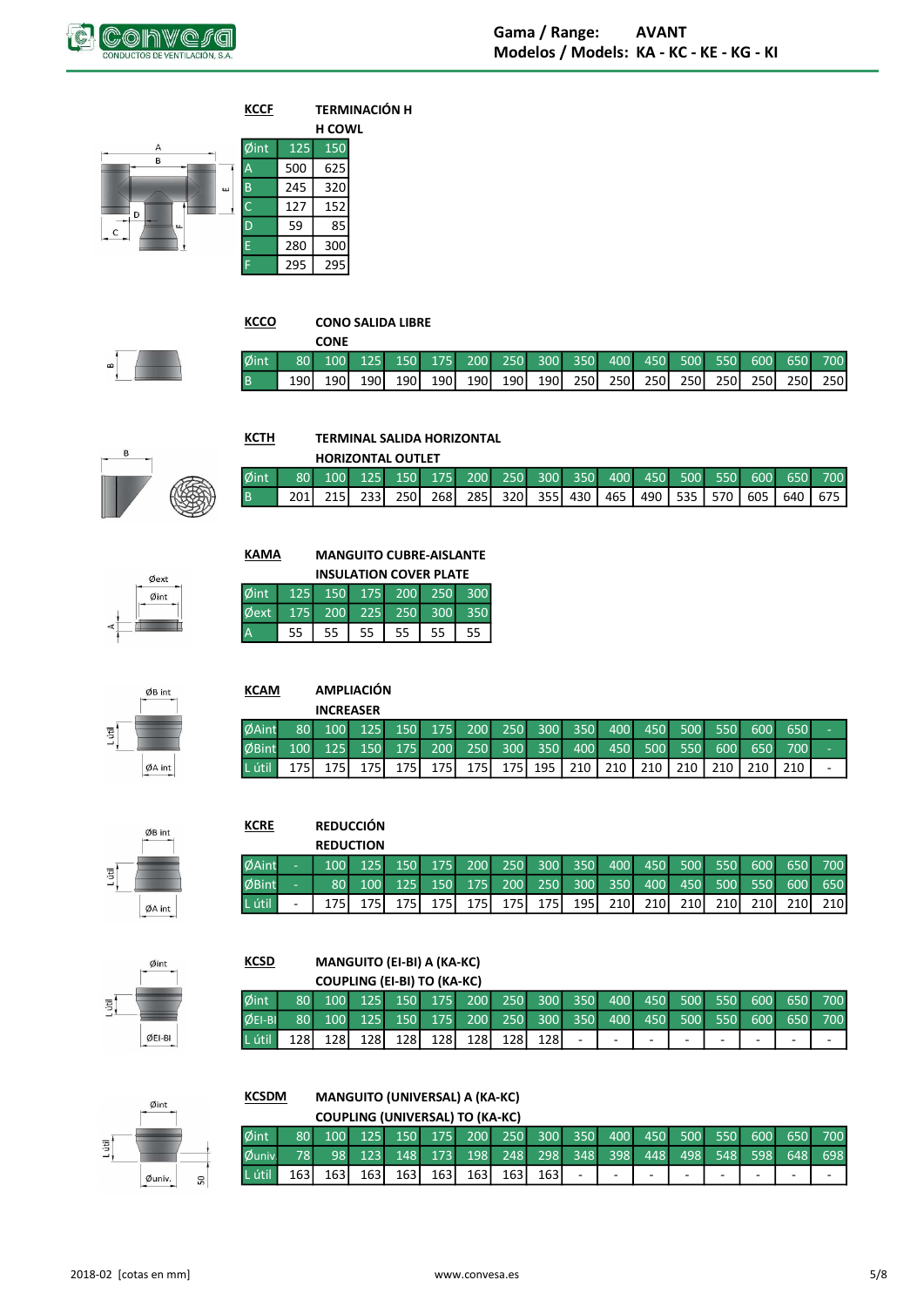



#### **KCSAM** MANGUITO (UNIVERSAL) A (KA-KC) AMPLIADO

|                   |                          |       |     |  | COUPLING (UNIVERSAL) TO (KA-KC) INCREASER |       |        |   |   |   |   |                                                             |  |
|-------------------|--------------------------|-------|-----|--|-------------------------------------------|-------|--------|---|---|---|---|-------------------------------------------------------------|--|
| Øint              |                          |       |     |  |                                           |       |        |   |   |   |   | 100 125 150 175 200 250 300 350 400 450 500 550 600 650 700 |  |
| $\emptyset$ univ. |                          |       |     |  |                                           |       |        |   |   |   |   | 78 98 123 148 173 198 248 298 348 398 448 498 548 598 648   |  |
| L útil            | $\overline{\phantom{a}}$ | 163 I | 163 |  | 163 163 163                               | 163 l | $\sim$ | - | - | - | - | -                                                           |  |

ØEI-BI L útil

Øint

## **KCDS** MANGUITO (KA-KC) A (EI-BI)

|            |       |       | <b>COUPLING (KA-KC) TO (EI-BI)</b> |                                                                |         |       |            |        |   |        |    |   |        |
|------------|-------|-------|------------------------------------|----------------------------------------------------------------|---------|-------|------------|--------|---|--------|----|---|--------|
| $\phi$ int |       |       |                                    | 80 100 125 150 175 200 250 300 350 400 450 500 550 600 650 700 |         |       |            |        |   |        |    |   |        |
| OEIBI      |       |       |                                    | 80 100 125 150 175 200 250 300 350 400 450 500 550 600 650 700 |         |       |            |        |   |        |    |   |        |
| L útil     | 140 l | 140 I | 140 140 140                        |                                                                | 140 140 | 140 l | $\sim 100$ | $\sim$ | ٠ | $\sim$ | ۰. | ٠ | $\sim$ |





KC TOPHAT ADAPTER TO SIMPLE WALL  $\phi$ int Øuniv  $\overline{B}$  $\overline{a}$ L. L J.  $\overline{a}$  $\overline{a}$  $\overline{c}$  $\mathbb{Z}$  $\omega_{\rm c}$  $\omega$  $\mathbb{Z}$  $\omega$  $\omega$  $\Box$  $\omega$ 



## **KCVKA EXTENSIBLE VITRIFICADO A KC DE 0,5M**

TUBO DE INICIO 1M **KC FLAT STARTER PIPE 1M** 

TUBO DE INICIO 0,5M **KC FLAT STARTER PIPE 0,5M** 

|            |                  |              | VITRIFIED EXTENSIBLE 0.5M TO KC |  |             |       |       |        |                |                          |                          |                                                             |
|------------|------------------|--------------|---------------------------------|--|-------------|-------|-------|--------|----------------|--------------------------|--------------------------|-------------------------------------------------------------|
| $\phi$ int | 80 <sup>1</sup>  |              |                                 |  |             |       |       |        |                |                          |                          | 100 125 150 175 200 250 300 350 400 450 500 550 600 650 700 |
| Øuniv.     | 78               |              |                                 |  |             |       |       |        |                |                          |                          | 98 123 148 173 198 248 298 348 398 448 498 548 598 648 698  |
| L útil     | 450 <sup> </sup> | 450 <b>J</b> | 450 l                           |  | 450 450 450 | 450 l | 450 l | $\sim$ | $\blacksquare$ | $\overline{\phantom{a}}$ | $\overline{\phantom{a}}$ |                                                             |

 $\overline{a}$ 

 $\ddot{\phantom{a}}$ 

 $\overline{a}$ 



# L útil  $q$ univ.



Øint Øuniv L útil 

**KCME** 

Øint

Øuniv L útil

**KCMF** 

#### **KCMD MANGUITO (UNIVERSAL) A KC PLANO**

|         |                 |    | <b>KC FLAT ADAPTER</b> |                                                                       |     |     |                             |      |                          |   |    |     |     |                          |     |             |
|---------|-----------------|----|------------------------|-----------------------------------------------------------------------|-----|-----|-----------------------------|------|--------------------------|---|----|-----|-----|--------------------------|-----|-------------|
| Øint    | 80 <sup>1</sup> |    |                        | 100   125   150   175   200   250   300   350   400   450   500   550 |     |     |                             |      |                          |   |    |     |     |                          |     | 600 650 700 |
| Øuniv.  | 78              | 98 |                        | 123 148                                                               |     |     | 173 198 248 298 348 398 448 |      |                          |   |    | 498 | 548 | 598                      | 648 | 698         |
| L útil. | 36 I            | 36 | 36I                    | 36 I                                                                  | 36I | 36I | 36 I                        | 36 I | $\overline{\phantom{a}}$ | - | ۰. | -   | -   | $\overline{\phantom{0}}$ | -   | $\sim$      |



#### **KCMB** MANGUITO (UNIVERSAL) A KC PLANO AMPLIADO

|        |                 |      |     |      | <b>KC INCREASER FLAT ADAPTER</b> |                                                         |      |    |   |        |   |   |   |                     |   |                          |
|--------|-----------------|------|-----|------|----------------------------------|---------------------------------------------------------|------|----|---|--------|---|---|---|---------------------|---|--------------------------|
| Øint   | 80 <sup>1</sup> | 100  |     |      |                                  | 125 150 175 200 250 300 350 400 450 500 550 600 650 700 |      |    |   |        |   |   |   |                     |   |                          |
| Øuniv. |                 |      | 123 |      |                                  | 148 173 198 248 298 348 398 448                         |      |    |   |        |   |   |   | 498 548 598 648 698 |   |                          |
| L útil | 58 I            | 58 I | 58  | 58 I | 58 I                             | 58 I                                                    | 58 I | 58 | - | $\sim$ | - | - | - | -                   | - | $\overline{\phantom{a}}$ |



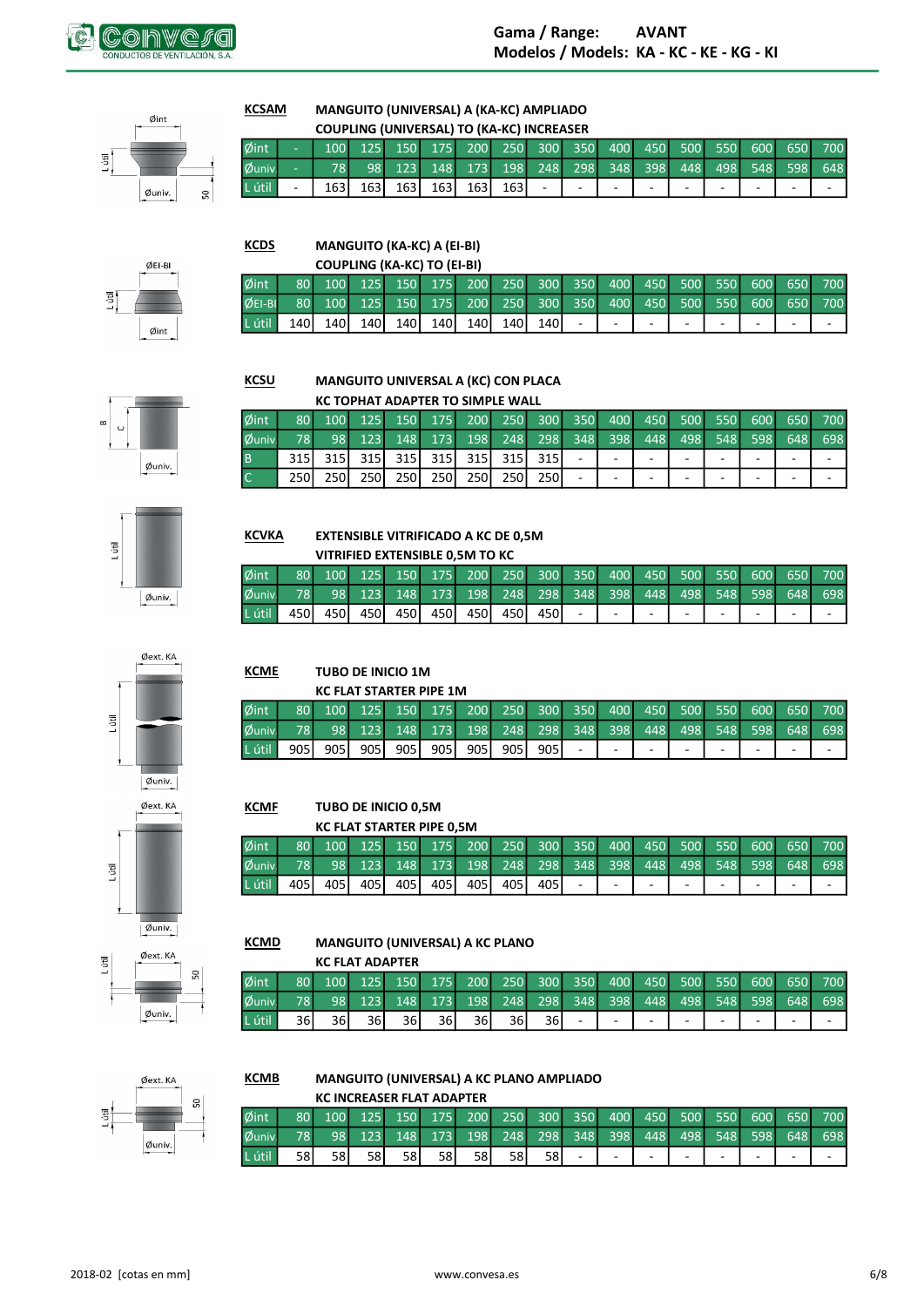

Ē

### **KCSB SOPORTE BASE REGULABLE ADJUSTARLE RASE SUPPORT**

|             |                  |                  |       | AUJUSTABLE BASE SUPPURT |     |                  |                  |                  |         |      |         |      |      |     |      |         |
|-------------|------------------|------------------|-------|-------------------------|-----|------------------|------------------|------------------|---------|------|---------|------|------|-----|------|---------|
| Øint        | 80 <sup>1</sup>  | 100 <sup>1</sup> | 125   | 150                     |     | 175 200          | <b>250</b>       |                  | 300 350 |      | 400 450 | 500  | 550  | 600 |      | 650 700 |
| L útil      | 200 <sup>1</sup> | 200 l            | 200 l | 200 l                   | 200 | 200 <sup>1</sup> | 200 <sup>1</sup> | 200 <sup>1</sup> | 250     | 250  | 250     | 250  | 250  | 250 | 250  | 250     |
| <b>Bmín</b> | 50l              | 50 l             | 50    | 50 l                    | 50l | 50l              | 50 l             | 50 l             | 50 l    | 50 l | 50 l    | 50 l | 50 l | 50  | 50 l | 50I     |
| <b>Bmax</b> | 80 I             | 80               | 80    | 80                      | 80  | 80               | 80 l             | 80               | 80      | 80   | 80      | 80   | 801  | 80  | 80 I | 80      |

**KCSR** 

 $\frac{\emptyset}{B}$ 

厝

## **SOPORTE BASE REGULABLE**

|              |       |     | <b>ADJUSTABLE BASE SUPPORT</b> |     |     |     |     |                  |                          |     |                          |     |     |            |     |        |
|--------------|-------|-----|--------------------------------|-----|-----|-----|-----|------------------|--------------------------|-----|--------------------------|-----|-----|------------|-----|--------|
| Øint         |       | 100 | 125 <sup>1</sup>               | 150 | 175 | 200 | 250 | 300 <sup>°</sup> | 350                      | 400 | 450                      | 500 | 550 | <b>600</b> | 650 | 700    |
| útil         | 105   | 105 | 105                            | 105 | 105 | 105 | 105 | 105              | $\overline{\phantom{0}}$ | -   | -                        |     | -   | -          | -   | -      |
| <b>Bmín</b>  | 80 I  | 80  | 80 I                           | 80  | 80  | 801 | 80  | 80               | -                        | -   | -                        |     | -   | -          | -   | $\sim$ |
| <b>B</b> max | 280 l | 280 | 2801                           | 280 | 280 | 280 | 280 | <b>2801</b>      | -                        | -   | $\overline{\phantom{0}}$ |     | -   | -          | -   | $\sim$ |



#### **KCSP PLACA DE SOPORTE BASE**

|            |    |      | <b>CONSOLE PLATE</b> |     |     |     |     |     |     |     |                          |     |                          |                          |     |                          |
|------------|----|------|----------------------|-----|-----|-----|-----|-----|-----|-----|--------------------------|-----|--------------------------|--------------------------|-----|--------------------------|
| $\phi$ int | 80 | 100  | 125                  | 150 | 175 | 200 | 250 | 300 | 350 | 400 | 450                      | 500 | 550                      | 600                      | 650 | 700                      |
| L útil     |    |      | 177                  |     | 12  | າາ  |     | າາາ | -   | -   | -                        | -   | $\overline{\phantom{0}}$ | $\overline{\phantom{0}}$ | -   | $\overline{\phantom{a}}$ |
| B          | 80 | 80 l | 80                   | 80  | 80  | 80  | 80  | 80  | -   | -   | $\overline{\phantom{a}}$ | -   | $\overline{\phantom{0}}$ | $\overline{\phantom{a}}$ | -   | $\overline{\phantom{a}}$ |



## **KCSS SOPORTE SUELO** .<br>המתחוום קר

|        |                  |       | <b>FLOOR SUPPORT</b> |                  |                  |                  |                  |                  |                          |     |              |     |     |     |     |     |
|--------|------------------|-------|----------------------|------------------|------------------|------------------|------------------|------------------|--------------------------|-----|--------------|-----|-----|-----|-----|-----|
| Øint   | 80 <sub>1</sub>  | 100   | 125                  | 150              | 175              | 200              | 250              | 300 <sup>1</sup> | 350                      | 400 | $\sqrt{450}$ | 500 | 550 | 600 | 650 | 700 |
| L útil | 200 <sup>1</sup> | 200 l | 200 <sup>1</sup>     | 200 <sup>1</sup> | 200 <sup>1</sup> | 200 <sup>1</sup> | 200 l            | 200              | $\overline{\phantom{0}}$ | -   | -            | -   |     | -   | -   | -   |
|        | 190              | 1901  | 190                  | 190 <sup> </sup> | 190 l            | 190 <sup>I</sup> | 190 <sup> </sup> | 190              | -                        | -   | -            | -   |     | -   | -   | -   |



#### **KAAP ABRAZADERA AUTOPORTANTE**

|  |  | <b>STRUCTURAL LOCKING BAND</b> |  |  |  |  |  |                                                                |
|--|--|--------------------------------|--|--|--|--|--|----------------------------------------------------------------|
|  |  |                                |  |  |  |  |  | 80 100 125 150 175 200 250 300 350 400 450 500 550 600 650 700 |
|  |  | 140 140 140 140                |  |  |  |  |  |                                                                |



#### **KCAD ADAPTADOR A CALDERA TIPO 1**

**BOILER ADAPTOR TYPE 1** 

| $\delta$ int $\Box$ |  |  |  |  |  |  |  | 80 100 125 150 175 200 250 300 350 400 450 500 550 600 650 700                                     |
|---------------------|--|--|--|--|--|--|--|----------------------------------------------------------------------------------------------------|
| 3.C.                |  |  |  |  |  |  |  |                                                                                                    |
|                     |  |  |  |  |  |  |  | útil   150   150   150   150   150   150   150   150   170   170   170   170   170   170   170   1 |



 $\mathsf B.\mathsf C$ 

#### **KCAD ADAPTADOR A CALDERA TIPO 2**

|         |   |       | <b>BOILER ADAPTOR TYPE 2</b>   |       |       |       |                                     |           |     |       |       |     |       |       |                                                                                                                      |
|---------|---|-------|--------------------------------|-------|-------|-------|-------------------------------------|-----------|-----|-------|-------|-----|-------|-------|----------------------------------------------------------------------------------------------------------------------|
| Øint    |   |       | $100$ 125 150 $\overline{100}$ |       |       |       | 175 200 250 300 350 400 450 500 550 |           |     |       |       |     | 600   | 650 L | 700                                                                                                                  |
| B.C     | - |       |                                |       |       |       |                                     |           |     |       |       |     |       |       | 80+95 80+120 100+145 125+170 150+195 200+245 250+295 300+345 350+395 400+445 450+495 500+545 550+595 600+645 650+695 |
| L útil. |   | 150 l | 150 <sup>I</sup>               | 150 l | 150 l | 150 l |                                     | 150   245 | 245 | 245 I | 245 I | 245 | 245 I | 245   | 245                                                                                                                  |

Øint

### **KCAD ADAPTADOR A CALDERA TIPO 3 BOILER ADAPTOR TYPE 3**

|            |                                                                                                                                 | <b>BUILER ADAPTOR TYPE 3</b> |  |                                                                |  |  |  |  |  |
|------------|---------------------------------------------------------------------------------------------------------------------------------|------------------------------|--|----------------------------------------------------------------|--|--|--|--|--|
| $\phi$ int |                                                                                                                                 |                              |  | 80 100 125 150 175 200 250 300 350 400 450 500 550 600 650 700 |  |  |  |  |  |
| R C        | 100+125 120+145 145+170 170+195 195+220 220+245 270+295 320+345 370+395 420+445 470+495 520+545 570+595 620+645 670+695 720+745 |                              |  |                                                                |  |  |  |  |  |
| Lútil.     | 175 l                                                                                                                           |                              |  |                                                                |  |  |  |  |  |



Lútil